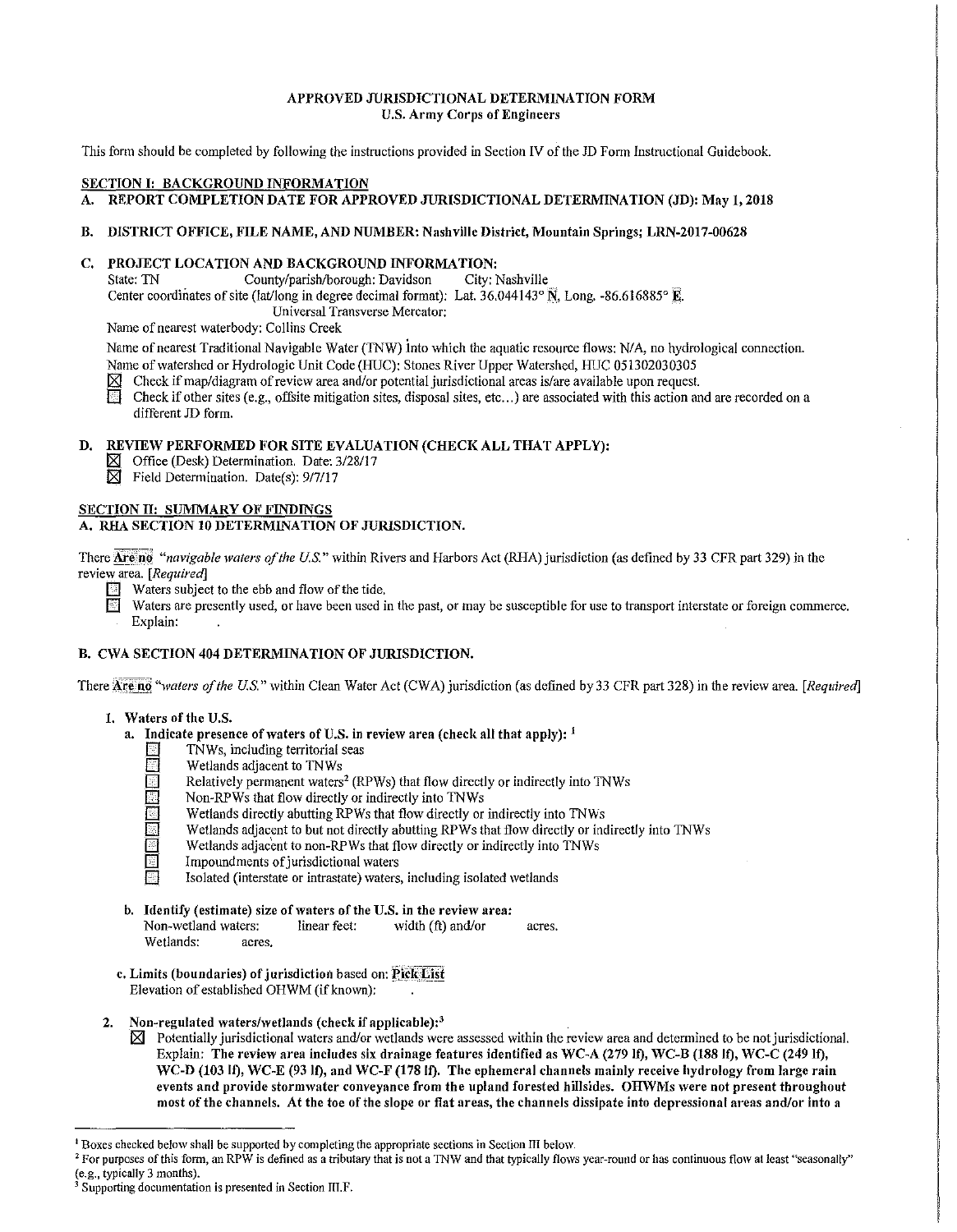grassy swales. The channels were observed on 9/7/2017 and confirmed there are no discharge points and/or conveyance of runoff to down gradient tributaries or culverts flowing from the area. In addition, the channels were dry and most areas did not have an OHWM. There is no continuation of the features and no hydrologic connectivity to any other waters including a TNW and are not a RPW. The channels are not mapped on the USGS 7.5-minute topographic quadrangle map and/or other historical mapping of the area. The channels are not tributaries.

The review area includes three small wetland features identified as WTL-1 (0.014 acres), WTL-2 (0.077 acres), and WTL-3 (0.043 acres). The aquatic features developed in small depressions created in dryland probably as a result of past logging practices. During a site visit on 9/7/2017, the sites did not contain any surface water and appears to receive hydrology via overland stormwater flow. They are low functioning isolated wetlandsthat do not contain any inlet or outlet areas nor evidence that the features was constructed in a water of the U.S. These features are geographically isolated with no hydrologic ocnnection to any other waters of the U.S. The sites are not mapped on the USGS 7.5-minute topographic quadrangle map, the National Wetlans Inventory Maps and do not flow directly or indirectly into a TNW or connected to interstate of forgiegn commerce. The features are not used by interstate or foreign traverlers for recreational or other purposes; fish or shellfish could not be taken and sold in interstte or foreighn commerce; and/or could not be used for industrial purposes by industriesin interstate commerce. Therforc, these sites are not jurisdictional waters of the U.S.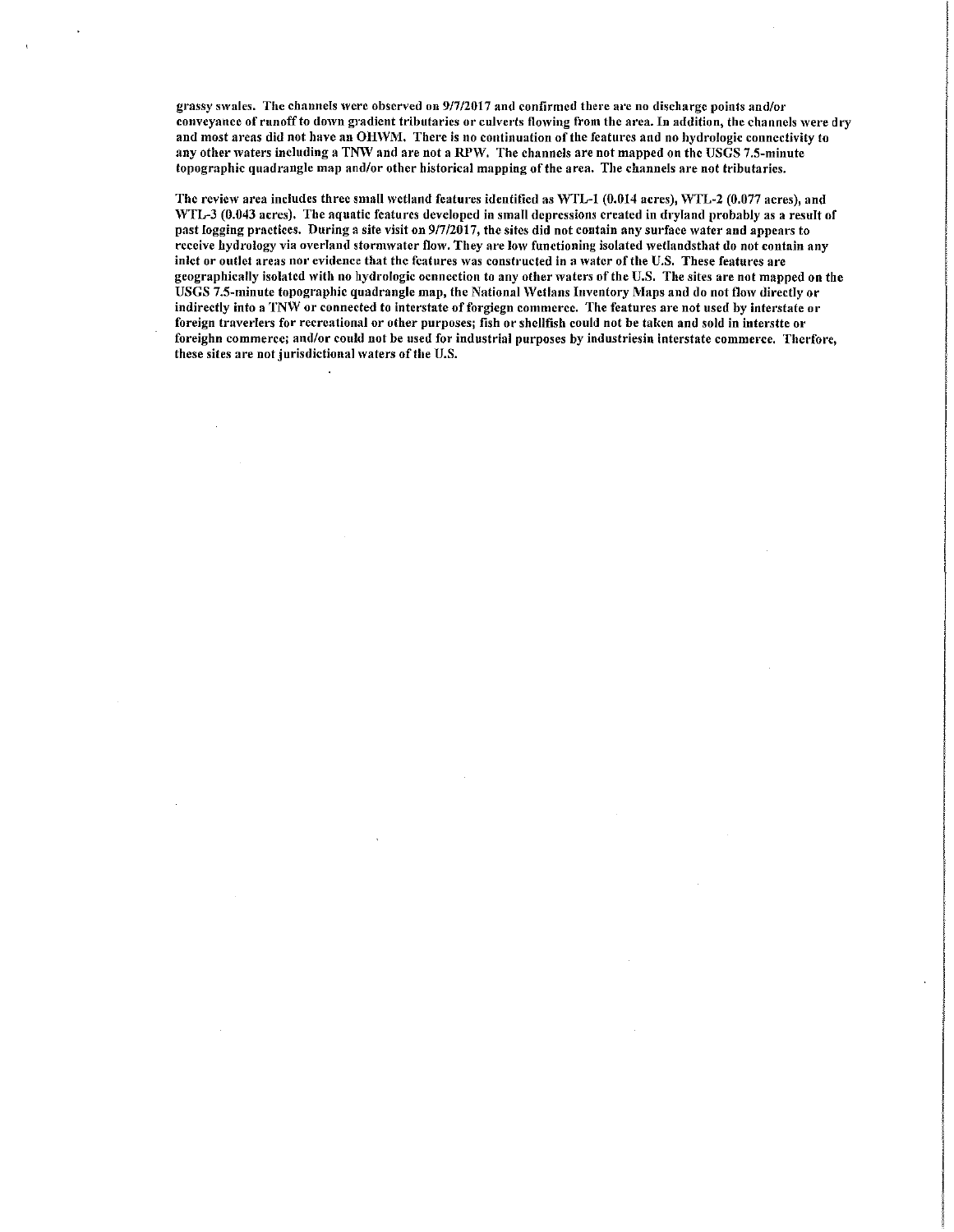## SECTION III: CWA ANALYSIS

## A. TNWs AND WETLANDS ADJACENT TO TNWs

The agencies will assert jurisdiction over TNWs and wetlands adjacent to TNWs. If the aquatic resource is a TNW, complete Section III.A.1 and Section III.D.1. only; if the aquatic resource is a wetland adjacent to a TNW, complete Sections III.A.1 and 2 and Section  $\Pi$ ,  $D$ ,  $1$ .; otherwise, see Section III.B below.

#### !. TNW

Identify TNW:

Summarize rationale supporting determination:

2. Wetland adjacent to TNW Summarize rationale supporting conclusion that wetland is "adjacent":

## B. CHARACTERISTICS OF TRIBUTARY (fHAT IS NOT A TNW) AND ITS ADJACENT WETLANDS (IF ANY):

This section summarizes information regarding characteristics of the tributary and its adjacent wetlands, if any, and it helps determine whether or not the standards for jurisdiction established under Rapanos have been met.

The agencies will assert jurisdiction over non-navigable tributaries of TNWs where the tributaries are "relatively permanent waters" (RPWs), i.e. tributaries that typically flow year-round or have continuous flow at least seasonally (e.g., typically 3 months). A wetland that directly abuts an RPW is also jurisdictional. If the aquatic resource is not a TNW, but has year-round (perennial) flow, skip to Section III.D.2. If the aquatic resource is a wetland directly abutting a tributary with perennial flow, skip to Section III.D.4.

A wetland that is adjacent to but that does not directly abut an RPW requires a significant nexus evaluation. Corps districts and  $EPA$  regions will include in the record any available information that documents the existence of a significant nexus between a relatively permanent tributary that is not perennial (and its adjacent wetlands if any) and a traditional navigable water, even though a significant nexus finding is not required as a matter of law.

If the waterbody<sup>4</sup> is not an RPW, or a wetland directly abutting an RPW, a JD will require additional data to determine if the waterbody has a significant nexus with a TNW. If the tributary has adiacent wetlands, the significant nexus evaluation must consider the tributary in combination with all of its adjacent wetlands. This significant nexus evaluation that combines, for analytical purposes, the tributary and all of its adjacent 'vetlands is used 'vhcther the review area identified in the JD request is the tributary, or its adjacent wetlands, or both. If the JD covers a tributary with adjacent wetlands, complete Section III.B.1 for the tributary, Section III.B.2 for any onsite wetlands, and Section III.B.3 for all wetlands adjacent to that tributary, both onsite and offsite. The determination whether a significant nexus exists is determined in Section  $\text{III.C}$  below,

1. Characteristics of non-TNWs that flow directly or indirectly into TNW

- (i) General Area Conditions:<br>Watershed size: Pick List Watershed size: **Fick List**<br>Drainage area: **Fick List** Drainage area: **Pick List**<br>Average annual rainfall: inches Average annual rainfall: inches<br>Average annual snowfall: inches Average annual snowfall:
- (ii) Physical Characteristics:
	- (a) Relationship with TNW:

Tributary flows directly into TNW. □ Tributary flows through Pick List tributaries before entering TNW.

Project waters are **Pick List** river miles from TNW. Project waters are Pick List river miles from RPW. Project waters are Pick List aerial (straight) miles from TNW. Project waters are Pick List aerial (straight) miles from RPW. Project waters cross or serve as state boundaries. Explain:

Identify flow route to  $TW^5$ : Tributary stream order, if known:

<sup>&</sup>lt;sup>4</sup> Note that the Instructional Guidebook contains additional information regarding swales, ditches, washes, and erosional features generally and in the arid West.

<sup>&</sup>lt;sup>5</sup> Flow route can be described by identifying, e.g., tributary a, which flows through the review area, to flow into tributary b, which then flows into TNW.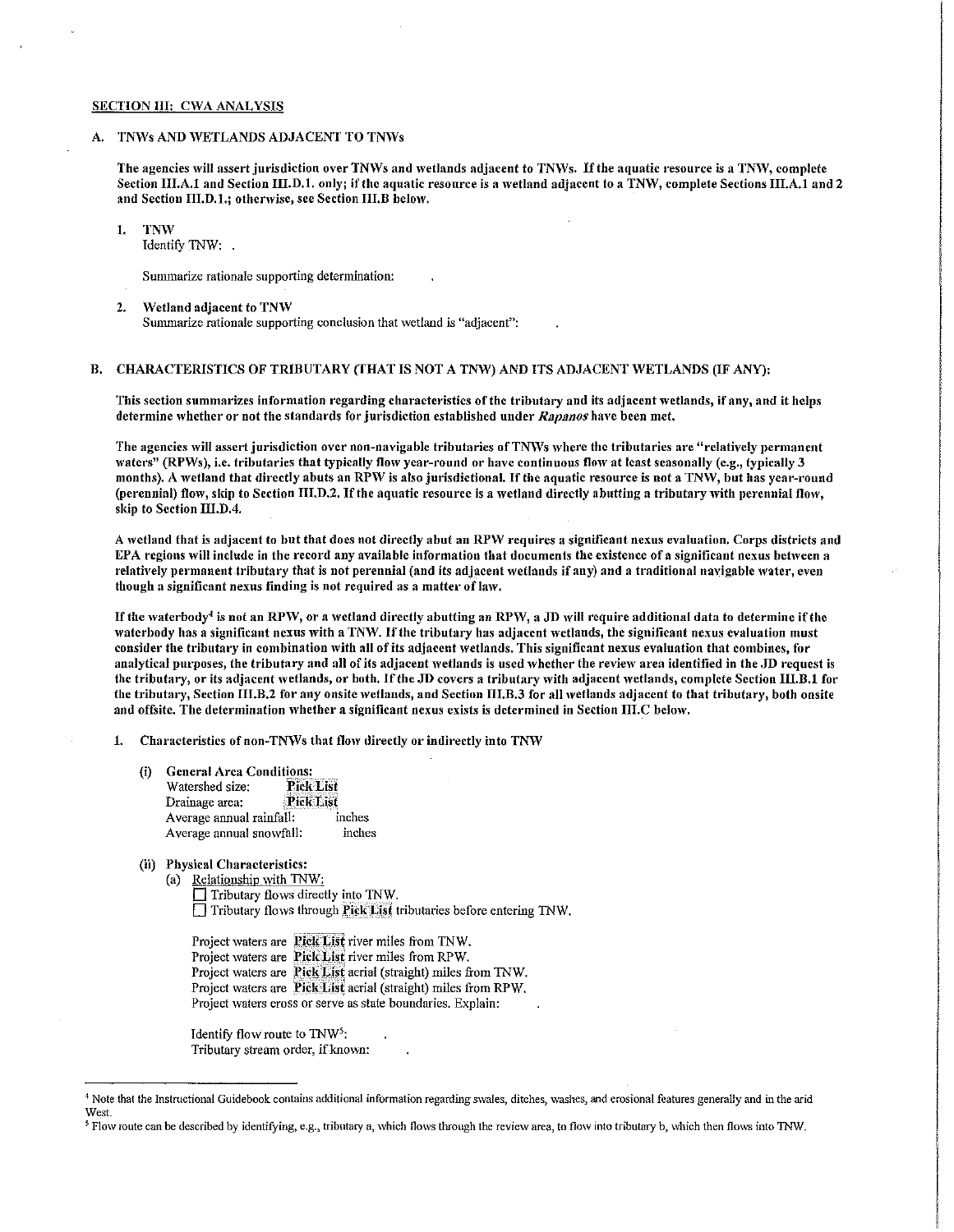|     | (b) General Tributary Characteristics (check all that apply):                                                                                                                                                                                                                                                                                                                                                                                                                                                                                                                                                                                                                             |
|-----|-------------------------------------------------------------------------------------------------------------------------------------------------------------------------------------------------------------------------------------------------------------------------------------------------------------------------------------------------------------------------------------------------------------------------------------------------------------------------------------------------------------------------------------------------------------------------------------------------------------------------------------------------------------------------------------------|
|     | Tributary is:<br>Natural<br>Artificial (man-made). Explain:<br>Manipulated (man-altered). Explain:                                                                                                                                                                                                                                                                                                                                                                                                                                                                                                                                                                                        |
|     | Tributary properties with respect to top of bank (estimate):<br>Average width:<br>feet<br>Average depth:<br>feet<br>Average side slopes: Pick List.                                                                                                                                                                                                                                                                                                                                                                                                                                                                                                                                       |
|     | Primary tributary substrate composition (check all that apply):<br>$\Box$ Silts<br>Sands<br>Concrete<br>Cobbles<br>Muck<br>Gravel<br>Vegetation. Type/% cover:<br>Bedrock<br>Other. Explain:                                                                                                                                                                                                                                                                                                                                                                                                                                                                                              |
|     | Tributary condition/stability [e.g., highly eroding, sloughing banks]. Explain:<br>Presence of run/riffle/pool complexes. Explain:<br>Tributary geometry: Pick List<br>%<br>Tributary gradient (approximate average slope):                                                                                                                                                                                                                                                                                                                                                                                                                                                               |
| (c) | Flow:<br>Tributary provides for: Pick List<br>Estimate average number of flow events in review area/year: Pick List<br>Describe flow regime:<br>Other information on duration and volume:                                                                                                                                                                                                                                                                                                                                                                                                                                                                                                 |
|     | Surface flow is: Pick List. Characteristics:                                                                                                                                                                                                                                                                                                                                                                                                                                                                                                                                                                                                                                              |
|     | Subsurface flow: Pick List. Explain findings:<br>$\Box$ Dye (or other) test performed:                                                                                                                                                                                                                                                                                                                                                                                                                                                                                                                                                                                                    |
|     | Tributary has (check all that apply):<br>$\Box$ Bed and banks<br>$\Box$ OHWM <sup>6</sup> (check all indicators that apply):<br>$\Box$ clear, natural line impressed on the bank<br>the presence of litter and debris<br>$\Box$<br>changes in the character of soil<br>destruction of terrestrial vegetation<br>shelving<br>the presence of wrack line<br>$\Box$ vegetation matted down, bent, or absent<br>sediment sorting<br>leaf litter disturbed or washed away<br>⊡<br>scour<br>sediment deposition<br>multiple observed or predicted flow events<br>$\Box$ water staining<br>abrupt change in plant community<br>other (list):<br>$\Box$ Discontinuous OHWM. <sup>7</sup> Explain: |
|     | If factors other than the OHWM were used to determine lateral extent of CWA jurisdiction (check all that apply):<br>High Tide Line indicated by:<br>Mean High Water Mark indicated by:<br>$\Box$ oil or scum line along shore objects<br>Survey to available datum;<br>fine shell or debris deposits (foreshore)<br>physical markings;<br>□ vegetation lines/changes in vegetation types.<br>physical markings/characteristics<br>tidal gauges<br>other (list):                                                                                                                                                                                                                           |
|     | (iii) Chemical Characteristics:<br>Characterize tributary (e.g., water color is clear, discolored, oily film; water quality; general watershed characteristics, etc.).<br>Explain:<br>Identify specific pollutants, if known:                                                                                                                                                                                                                                                                                                                                                                                                                                                             |

 $\hat{\mathcal{A}}$ 

<sup>6</sup> A natural or man-1nade discontinuity in the OHWM does not necessarily sever jurisdiction (e.g., where the stream temporarily flows underground, or where the OHWM has been removed by development or agricultural practices). Where there is a break in the OHWM that is unrelated to the waterbody's flow regime (e.g., flow over a rock outcrop or through a culvert), the agencies will look for indicators of flow above and below the break.<br><sup>7</sup>Ibid.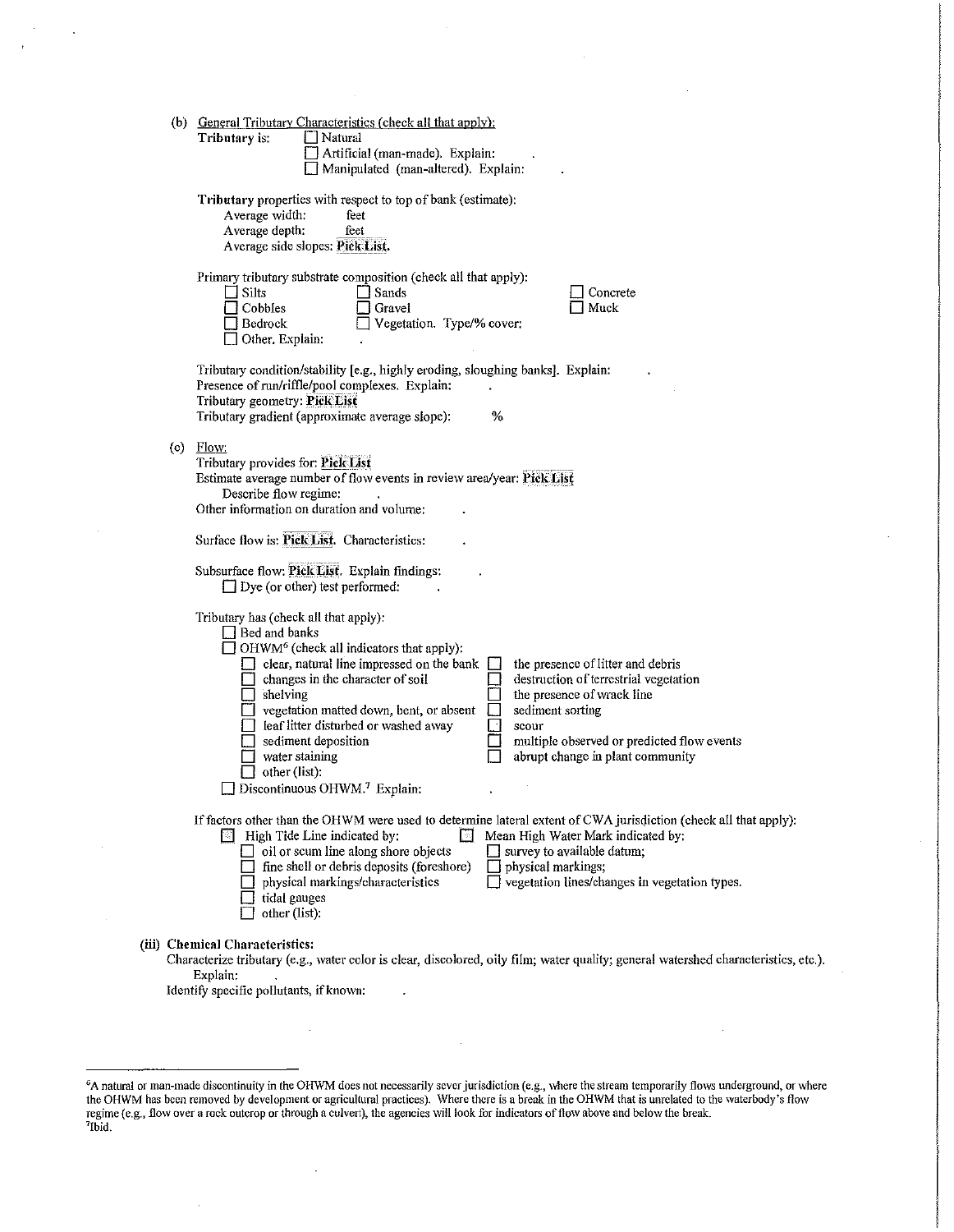## (iv) Biological Characteristics. Channel supports (check all that apply):<br>  $\Box$  Rinarian corridor. Characteristics (type, average width):

- Riparian corridor. Characteristics (type, average width):
- Wetland fringe. Characteristics:
- D Habitat for:
	- 0 Federally Listed species. Explain fmdings:
	- $\Box$  Fish/spawn areas. Explain findings:
	- $\Box$  Other environmentally-sensitive species. Explain findings:

 $\Box$  Aquatic/wildlife diversity. Explain findings:

#### 2. Characteristics of wetlands adjacent to non-TNW that flow directly or indirectly into TNW

#### (i) Physical Characteristics:

- (a) General Wetland Characteristics:
- Properties:

.<br>Wetland size: acres

Wetland type. Explain:

Wetland quality. Explain:

Project wetlands cross or serve as state boundaries. Explain:

(b) General Flow Relationship with Non-TNW: Flow is: Pick List. Explain:

Surface flow is: Pick List Characteristics:

Subsurface flow: Pick List. Explain findings:  $\Box$  Dye (or other) test performed:

## (c) Wetland Adjacency Determination with Non-TNW:

- $\Box$  Directly abutting
- $\Box$  Not directly abutting
	- $\Box$  Discrete wetland hydrologic connection. Explain:
	- $\Box$  Ecological connection. Explain:
	- $\Box$  Separated by berm/barrier. Explain:

## (d) Proximity (Relationship) to TNW

Project wetlands are Pick: List river miles from TNW. Project waters are Pick List aerial (straight) miles from TNW. Flow is from: Pick List. Estimate approximate location of wetland as within the Pick List floodplain.

#### (ii) Chemical Characteristics:

Characterize wetland system (e.g., water color is clear, brown, oil film on surface; water quality; general watershed characteristics; etc.). Explain:

Identify specific pollutants, if known:

## (iii) Biological Characteristics, \Vetland supports (check all that apply):

- $\Box$  Riparian buffer. Characteristics (type, average width):
- Vegetation type/percent cover. Explain:<br>
Habitat for:
- Habitat for:
	- D Federally Listed species. Explain findings:
	- 0 Fish/spawn areas. Explain findings:
	- $\Box$  Other environmentally-sensitive species. Explain findings:
	- $\Box$  Aquatic/wildlife diversity. Explain findings:

## 3. Characteristics of all wetlands adjacent to the tributary (if any)

All wetland(s) being considered in the cumulative analysis:  $PickList$ Approximately ( ) acres in total are being considered in the cumulative analysis.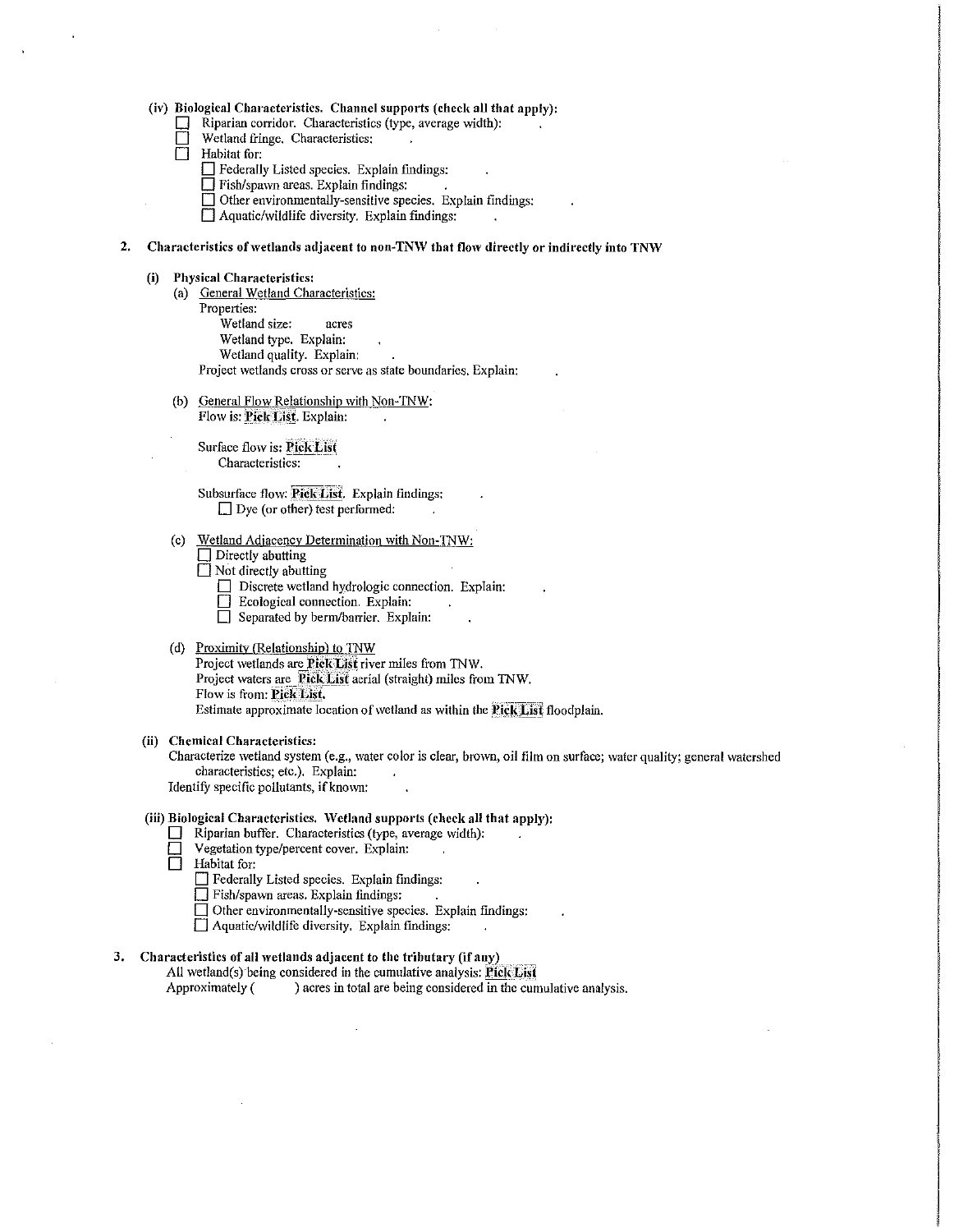For each wetland, specify the following:

Directly abuts?  $(Y/N)$  Size (in acres) Directly abuts?  $(Y/N)$  Size (in acres)

Summarize overall biological, chemical and physical functions being performed:

## C. SIGNIFICANT NEXUS DETERMINATION

A significant nexus analysis will assess the flow characteristics and functions of the tributary itself and the functions performed by any wetlands adjacent to the tributary to determine if they significantly affect the chemical, physical, and biological integrity of a TNW. For each of the following situations, a significant nexus exists if the tributary, in combination with all of its adjacent wetlands, has more than a speculative or insubstantial effect on the chemical, physical and/or biological integrity of a TNW. Considerations \Vhen evaluating significant nexus include, but arc not limited to the volume, duration, and frequency of the flow of water in the tributary and its proximity to a TNW, and the functions performed by the tributary and all its adjacent wetlands. It is not appropriate to determine significant nexus based solely on any specific threshold of distance (e.g. betiveen a tributary and its adjacent wetland or between a tributary and the TNW). Similarly, the fact an adjacent wetland lies within or outside of a floodplain is not solely determinative of significant nexus.

Dra'v connections betiveen the features documented and the effects on the TNtV, as identified in the *Rapanos* Guidance and discussed in the Instructional Guidebook. Factors to consider include, for example:

- Does the tributary, in combination with its adjacent wetlands (if any), have the capacity to carry pollutants or flood waters to TNWs, or to reduce the amount of pollutants or flood \vaters reaching a TNW?
- Does the tributary, in combination with its adjacent wetlands (if any), provide habitat and lifecycle support functions for fish and other species, such as feeding, nesting, spawning, or rearing young for species that are present in the TNW?
- Does the tributary, in combination with its adjacent \Vetland·s (if any), have the capacity to transfer nutrients and organic carbon that support downstream foodwebs?
- Does the tributary, in combination with its adjacent wetlands (if any), have other relationships to the physical, chemical, or biological integrity of the 1NW?

## Note: the above list of considerations is not inclusive and other functions observed or known to occur should be documented below:

- 1. Significant nexus findings for non-RPW that has no adjacent wetlands and flows directly or indirectly into TNWs. Explain findings of presence or absence of significant nexus below, based on the tributary itself, then go to Section III.D:
- 2. Significant nexus findings for non-RPW and its adjacent wetlands, where the non-RPW flows directly or indirectly into TNWs. Explain findings of presence or absence of significant nexus below, based on the tributary in combination with all of its adjacent wetlands, then go to Section III.D:
- 3. Significant nexus findings for wetlands adjacent to an RPW but that do not directly abut the RPW. Explain findings of presence or absence of significant nexus below, based on the tributary in combination \Vith all of its adjacent \Vetlands, then go to Section III.D:

## D. DETERMINATIONS OF JURISDICTIONAL FINDINGS. THE SUBJECT WATERS/WETLANDS ARE (CHECK ALL THAT APPLY):

- 1. TNWs and Adjacent Wetlands. Check all that apply and provide size estimates in review area:  $\Box$  TNWs: linear feet width (ft), Or, acres. Wetlands adjacent to TNWs: acres.
- RPWs that flow directly or indirectly into TNWs.
	- D Tributaries ofTNWs \vhere tributaries typically flo\v year-round are jurisdictional. Provide data and rationale indicating that tributary is perennial:
	- Tributaries of TNW where tributaries have continuous flow "seasonally" (e.g., typically three months each year) are - jurisdictional. Data supporting this conclusion is provided at Section lil.B. Provide rationale indicating that tributary flows seasonally: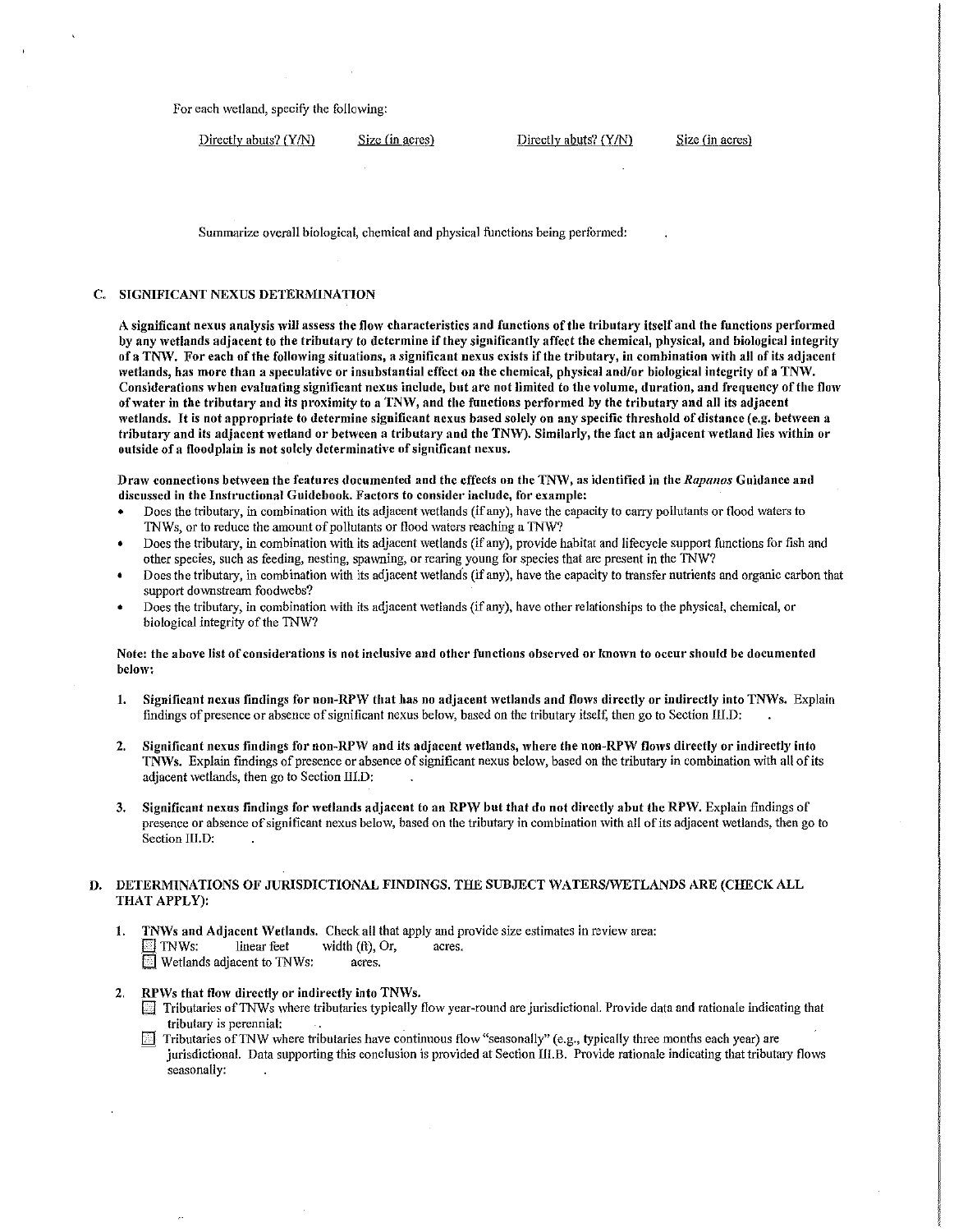Provide estimates for jurisdictional waters in the review area (check all that apply):

- Tributary waters: linear feet width (ft).<br>
Other non-wetland waters: acres.
- Other non-wetland waters:
- Identify type $(s)$  of waters:
- 3. Non-RPWs<sup>8</sup> that flow directly or indirectly into TNWs.
	- Waterbody that is not a TNW or an RPW, but flows directly or indirectly into a TNW, and it has a significant nexus with a 1NW is jurisdictional. Data supporting this conclusion is provided at Section III.C.

Provide estimates for jurisdictional waters within the review area (check all that apply):

- Tributary waters: linear feet width (ft).<br>
Definition-wetland waters: acres.
- Other non-wetland waters: acres.
	- Identify type $(s)$  of waters:

## 4. Wetlands directly abutting an RPW that flow directly or indirectly into TNWs.

Wetlands directly abut RPW and thus are jurisdictional as adjacent wetlands.

- Wetlands directly abutting an RPW where tributaries typically flow year-round. Provide data and rationale indicating that tributary is perennial in Section ffi.D.2, above. Provide rationale indicating that wetland is directly abutting an RPW:
- 0 Wetlands directly abutting an RPW where tributaries typically flo\.V "seasonally." Provide data indicating that tributary is seasonal in Section III,B and rationale in Section III.D.2, above. Provide rationale indicating that wetland is directly abutting an RPW:

Provide acreage estimates for jurisdictional wetlands in the review area: acres,

5. Wetlands adjacent to but not directly abutting an RPW that flow directly or indirectly into TNWs. Wetlands that do not directly abut an RPW, but when considered in combination with the tributary to which they are adjacent and with similarly situated adjacent wetlands, have a significant nexus with a TNW are jurisidictional. Data supporting this conclusion is provided at Section III.C.

Provide acreage estimates for jurisdictional wetlands in the review area; acres.

- Wetlands adjacent to non-RPWs that flow directly or indirectly into TNWs.
	- $\Box$  Wetlands adjacent to such waters, and have when considered in combination with the tributary to which they are adjacent and with similarly situated adjacent wetlands, have a significant nexus with a TNW are jurisdictional. Data supporting this conclusion is provided at Section III.C.

Provide estimates for jurisdictional wetlands in the review area: acres.

- 7. Impoundments of jurisdictional waters. $9$ 
	- As a general rule, the impoundment of a jurisdictional tributary remains jurisdictional.
	- Demonstrate that impoundment was created from "waters of the U.S.," or
	- Demonstrate that water meets the criteria for one of the categories presented above (1-6), or
	- $\Box$  Demonstrate that water is isolated with a nexus to commerce (see E below).

E. ISOLATED [INTERSTATE OR INTRA-STATE] WATERS, INCLUDING ISOLATED WETLANDS, THE USE, DEGRADATION OR DESTRUCTION OF WHICH COULD AFFECT INTERSTATE COMMERCE, INCLUDING ANY SUCH WATERS (CHECK ALL THAT APPLY):<sup>10</sup>

- which are or could be used by interstate or foreign travelers for recreational or other purposes.
- from which fish or shellfish are or could be taken and sold in interstate or foreign commerce.
- which are or could be used for industrial purposes by industries in interstate commerce.
- Interstate isolated waters. Explain:
- Other factors. Explain:

#### Identify water body and summarize rationale supporting determination:

8 See Footnote# 3.

<sup>9</sup> To complete the analysis refer to the key in Section III.D.6 of the Instructional Guidebook.<br><sup>10</sup> Prior to asserting or declining CWA jurisdiction based solely on this category, Corps Districts will elevate the action review consistent with the process described in the Corps/EPA Memorandum Regarding CWA Act Jurisdiction Following Rapanos.